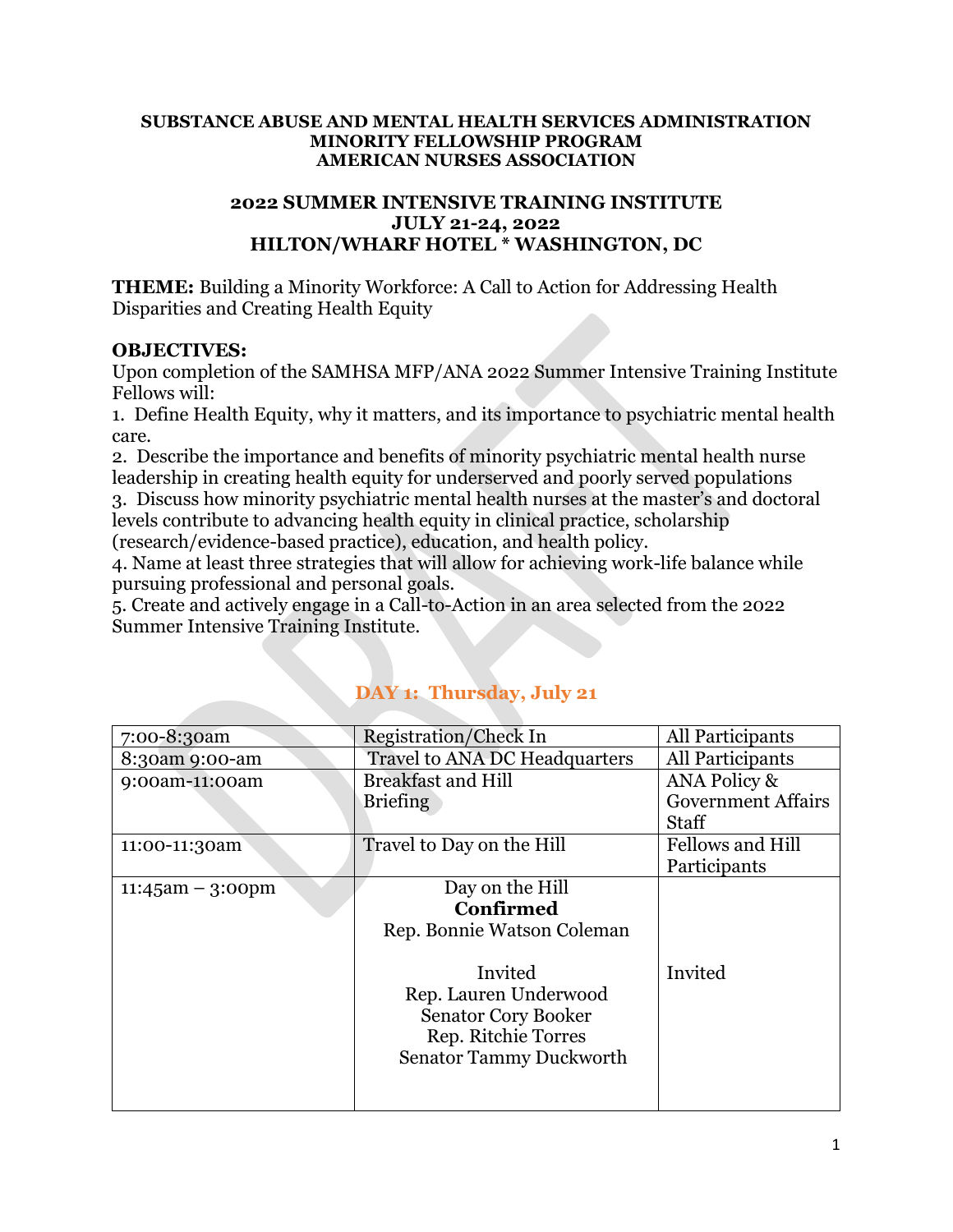| $3:00 \text{pm} - 4:30 \text{pm}$ | Return to ANA DC Headquarters<br>for Meal and Hill Debriefing |  |
|-----------------------------------|---------------------------------------------------------------|--|
| 4:30-5:00pm                       | Return to Hilton/Wharf Hotel                                  |  |
| $5:00-6:00$ pm                    | <b>Wellness Break</b>                                         |  |
| 6:00-7:00pm                       | Dinner and Networking                                         |  |
| $7:00 - 8:00$ pm                  | Dixie 3 Film                                                  |  |
| 8:00-8:30pm                       | Wrap Up/Adjourn Day 1                                         |  |

# **DAY 2: Friday, July 22**

| 8:00am-9:00am       | <b>Breakfast/Mindful Activity</b> | Stretch                     |
|---------------------|-----------------------------------|-----------------------------|
| $9:00am - 10:00am$  | Keynote Presentation: Focus on    | Invited                     |
| $10:00 - 10:30$ am  | objectives 1&2                    | Dr. Miriam Delphin-         |
|                     | Q&A                               | Rittman                     |
|                     |                                   | <b>SAMHSA</b>               |
| $10:30am - 10:40am$ | <b>Wellness Break</b>             |                             |
| $10:40am - 11:40am$ | MFP Grantees and MayaTech         | Invited                     |
| $11:40am - 12 noon$ | Presentation (8 min. ea.)         | <b>American Association</b> |
|                     | Q&A                               | for Marriage and            |
|                     |                                   | <b>Family Therapy</b>       |
|                     |                                   | (AAMFT)                     |
|                     |                                   | American                    |
|                     |                                   | Psychological               |
|                     |                                   | Association                 |
|                     |                                   | (APA)                       |
|                     |                                   | <b>Confirmed</b>            |
|                     |                                   | American                    |
|                     |                                   |                             |
|                     |                                   | Invited                     |
|                     |                                   | Psychological               |
|                     |                                   | Association                 |
|                     |                                   | Interdisciplinary           |
|                     |                                   | Program                     |
|                     |                                   | (IMFP)                      |
|                     |                                   | American Psychiatric        |
|                     |                                   | Association                 |
|                     |                                   | (APsychA)                   |
|                     |                                   | <b>Council on Social</b>    |
|                     |                                   | <b>Work Education</b>       |
|                     |                                   | (CSWE)                      |
|                     |                                   | National Board of           |
|                     |                                   | <b>Certified Counselors</b> |
|                     |                                   | (NBCC)                      |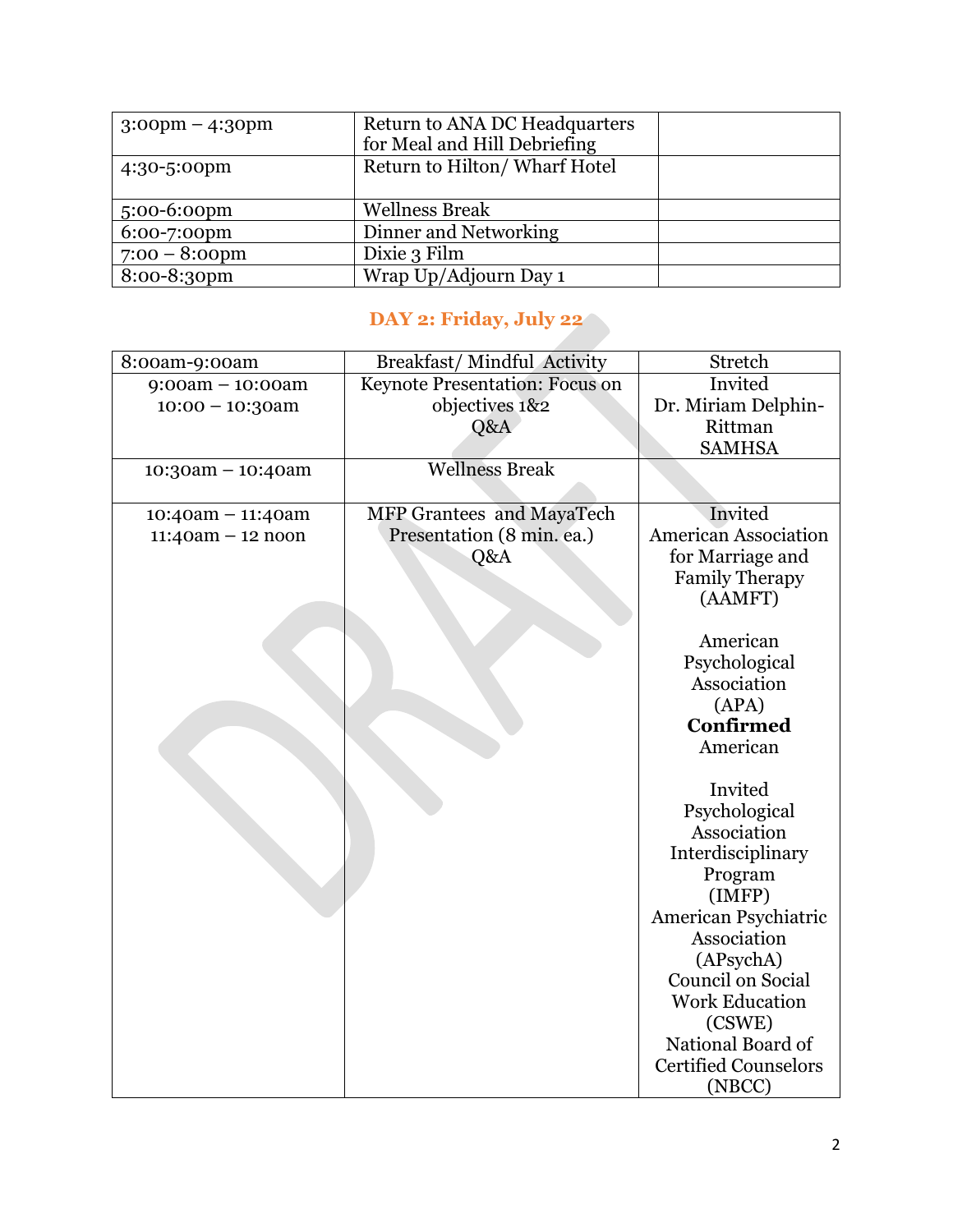|                |                                   | National Association<br>for Alcoholism and<br>Drug Abuse<br>Counselors<br>(NAADAC)<br>The Maya Tech<br>Corporation |
|----------------|-----------------------------------|--------------------------------------------------------------------------------------------------------------------|
| 12 noon-1:00pm | Networking Lunch                  |                                                                                                                    |
| 1:00-2:00pm    | Presentation                      | <b>Confirmed</b>                                                                                                   |
| 2:00-2:30pm    | ANA's Commission on Racism<br>Q&A | Cheryl Peterson<br>Katie Boston-Leary<br>Liz Stokes<br>Invited<br><b>Marcus Henderson</b>                          |
| 2:30-4:00pm    | <b>Wellness Break</b>             |                                                                                                                    |
| 4:00-5:00pm    | <b>Keynote Address</b>            | Invited                                                                                                            |
| 5:00-5:30pm    | Q&A                               | <b>ANA President</b><br>Dr. Ernest Grant                                                                           |
| 5:00-6:00pm    | <b>Graduation Ceremony</b>        | Class of 2021-2022                                                                                                 |
| 6:00-8:00pm    | <b>Dinner and Networking</b>      |                                                                                                                    |

# **Day 3: Saturday, July 23**

| 8:00am-9:00am                      | <b>Breakfast/Mindful Activity</b>    | Meditation to start  |
|------------------------------------|--------------------------------------|----------------------|
|                                    |                                      | your day             |
| 9:00-10:00am                       | Keynote Address: Working the         | Invited              |
| 10:00-10:30                        | <b>Nursing Workforce</b>             | Dr. Linda Burns-     |
|                                    | Q&A                                  | <b>Bolton</b>        |
| 10:30am -11:30pm                   | Panel Presentations: Building the    | Invited              |
|                                    | Diverse Psychiatric Nursing          | Dr. Chris Coleman    |
| $11:30am - 12 noon$                | Workforce                            |                      |
|                                    | Q&A                                  | Confirmed            |
|                                    |                                      | Dr. Elizabeth Fildes |
|                                    |                                      |                      |
|                                    |                                      | Invited              |
|                                    |                                      | Dr. John Lowe        |
|                                    |                                      | Dr. Mary Lou de      |
|                                    |                                      | Leon Siantz          |
|                                    |                                      | Dr. Roberta Waite    |
|                                    |                                      |                      |
| $12 \text{ noon} - 1:00 \text{pm}$ | Lunch                                |                      |
| $1:00 - 5:00$ pm                   | <b>Community Engagement Activity</b> |                      |